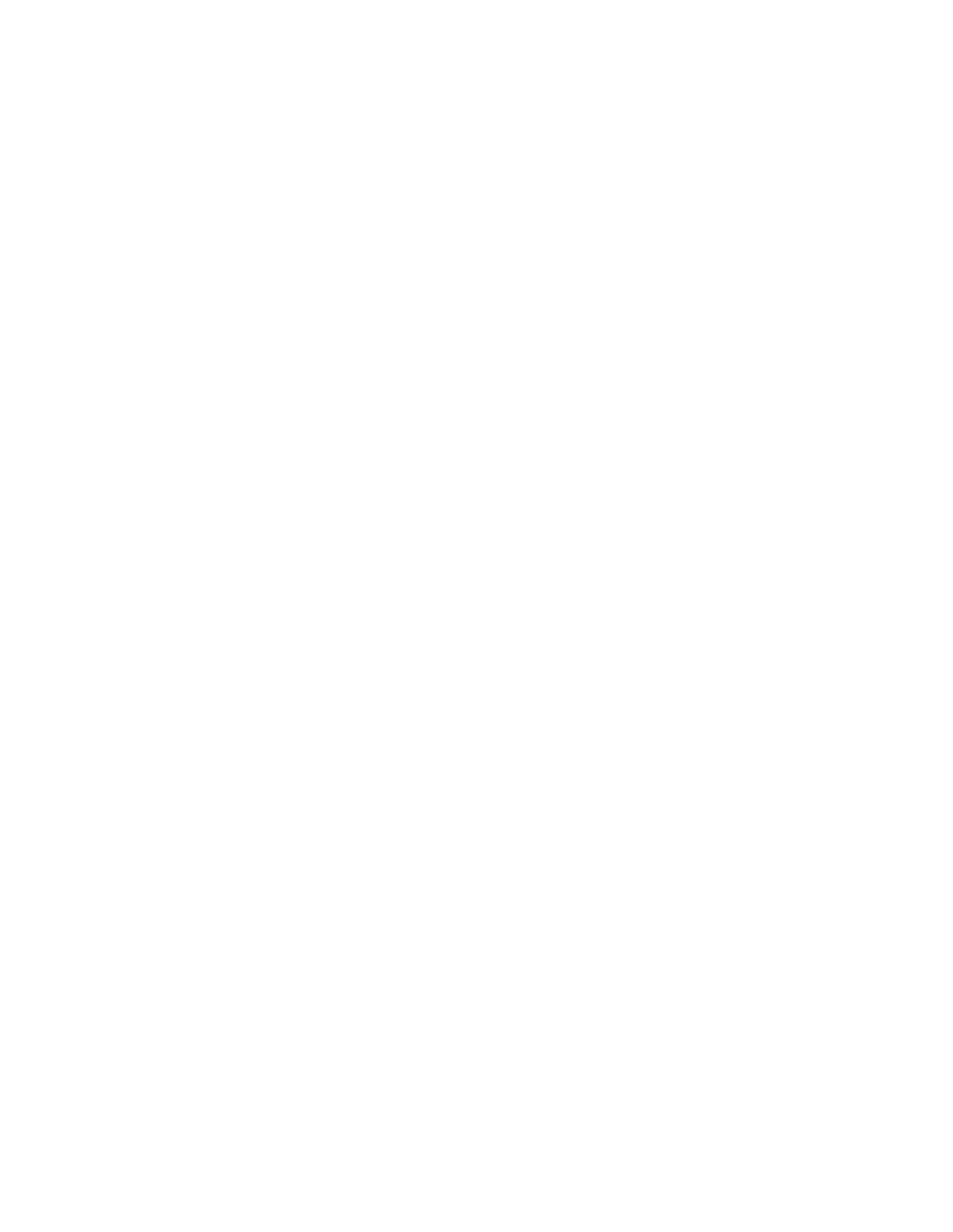# **SUBSTITUTE SENATE BILL 5128** \_\_\_\_\_\_\_\_\_\_\_\_\_\_\_\_\_\_\_\_\_\_\_\_\_\_\_\_\_\_\_\_\_\_\_\_\_\_\_\_\_\_\_\_\_\_\_

\_\_\_\_\_\_\_\_\_\_\_\_\_\_\_\_\_\_\_\_\_\_\_\_\_\_\_\_\_\_\_\_\_\_\_\_\_\_\_\_\_\_\_\_\_\_\_

Passed Legislature - 1991 Regular Session

**State of Washington 52nd Legislature 1991 Regular Session By** Senate Committee on Ways & Means (originally sponsored by Senators Madsen, Jesernig and Rasmussen).

Read first time March 11, 1991.

 AN ACT Relating to notification of release of serious drug offenders; adding a new section to chapter 9.94A RCW; and creating a new section.

BE IT ENACTED BY THE LEGISLATURE OF THE STATE OF WASHINGTON:

 NEW SECTION. **Sec. 1.** A new section is added to chapter 9.94A RCW to read as follows:

 (1) At the earliest possible date, and in no event later than ten days before release except in the event of escape or emergency furloughs as defined in RCW 72.66.010, the department of corrections shall send written notice of parole, community placement, work release placement, furlough, or escape about a specific inmate convicted of a serious drug offense to the following if such notice has been requested in writing about a specific inmate convicted of a serious drug offense: (a) Any witnesses who testified against the inmate in any court proceedings involving the serious drug offense; and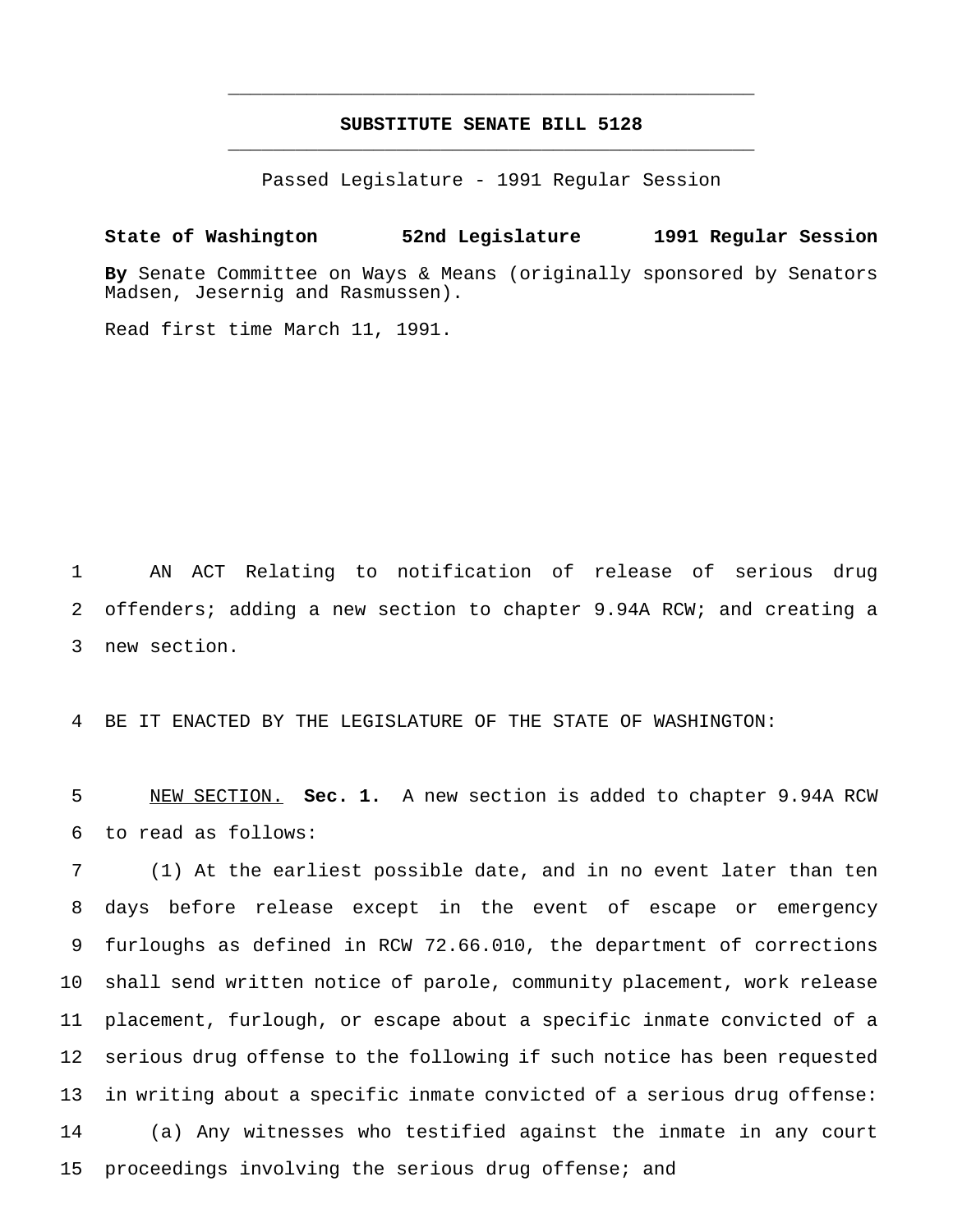(b) Any person specified in writing by the prosecuting attorney. Information regarding witnesses requesting the notice, information regarding any other person specified in writing by the prosecuting attorney to receive the notice, and the notice are confidential and shall not be available to the inmate.

 (2) If an inmate convicted of a serious drug offense escapes from a correctional facility, the department of corrections shall immediately notify, by the most reasonable and expedient means available, the chief of police of the city and the sheriff of the county in which the inmate resided immediately before the inmate's arrest and conviction. If previously requested, the department shall also notify the witnesses who are entitled to notice under this section. If the inmate is recaptured, the department shall send notice to the persons designated in this subsection as soon as possible but in no event later than two working days after the department learns of such recapture.

 (3) If any witness is under the age of sixteen, the notice required by this section shall be sent to the parents or legal guardian of the child.

 (4) The department of corrections shall send the notices required by this section to the last address provided to the department by the requesting party. The requesting party shall furnish the department with a current address.

 (5) For purposes of this section, "serious drug offense" means an offense under RCW 69.50.401 (a)(1)(i) or (b)(1)(i).

 NEW SECTION. **Sec. 2.** If specific funding for the purposes of this act, referencing this act by bill number, is not provided by June 30, 1991, in the omnibus appropriations act, this act shall be null and void.

SSB 5128.SL p. 2 of 3